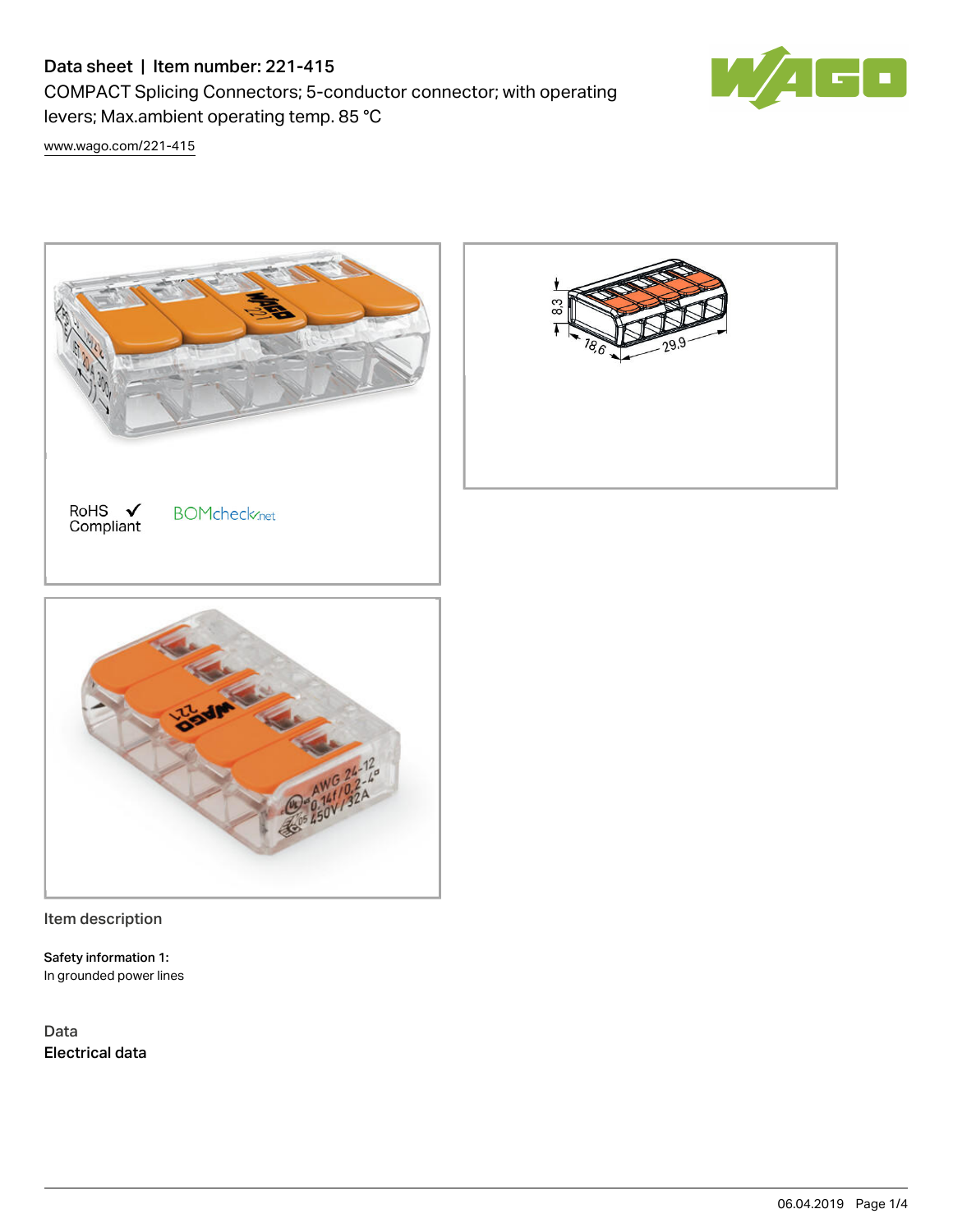

# Ratings per IEC/EN 60664-1

| Rated voltage (II / 2)         | 450 V |
|--------------------------------|-------|
| Rated impulse voltage (II / 2) | 4 kV  |
| Rated current                  | 32 A  |

### Connection data

| CAGE CLAMP <sup>®</sup>              |
|--------------------------------------|
| Lever                                |
| Copper                               |
| $4 \text{ mm}^2$                     |
| $0.24$ mm <sup>2</sup> / 24  12 AWG  |
| $0.24$ mm <sup>2</sup> / 24  12 AWG  |
| $0.144$ mm <sup>2</sup> / 24  12 AWG |
| 11 mm / 0.43 inch                    |
| 5                                    |
| 1                                    |
| Side-entry wiring                    |
|                                      |

## Geometrical Data

| Width  | 1.177 mm / 1.177 inch |
|--------|-----------------------|
| Height | 8.3 mm / 0.327 inch   |
| Depth  | 18.6 mm / 0.732 inch  |

## Material Data

| Color                       | transparent    |
|-----------------------------|----------------|
| Flammability class per UL94 | V <sub>2</sub> |
| Fire load                   | 0.074 MJ       |
| Weight                      | 4.048 g        |

### Environmental Requirements

| Surrounding air (operating) temperature | 85 °C  |
|-----------------------------------------|--------|
| Continuous operating temperature        | 105 °C |
| T-Marking per EN 60998                  | T85    |

#### Commercial data

| Product Group     | 7 (Push Wire Conn.) |
|-------------------|---------------------|
| Country of origin | DE                  |
| <b>GTIN</b>       | 4055143234658       |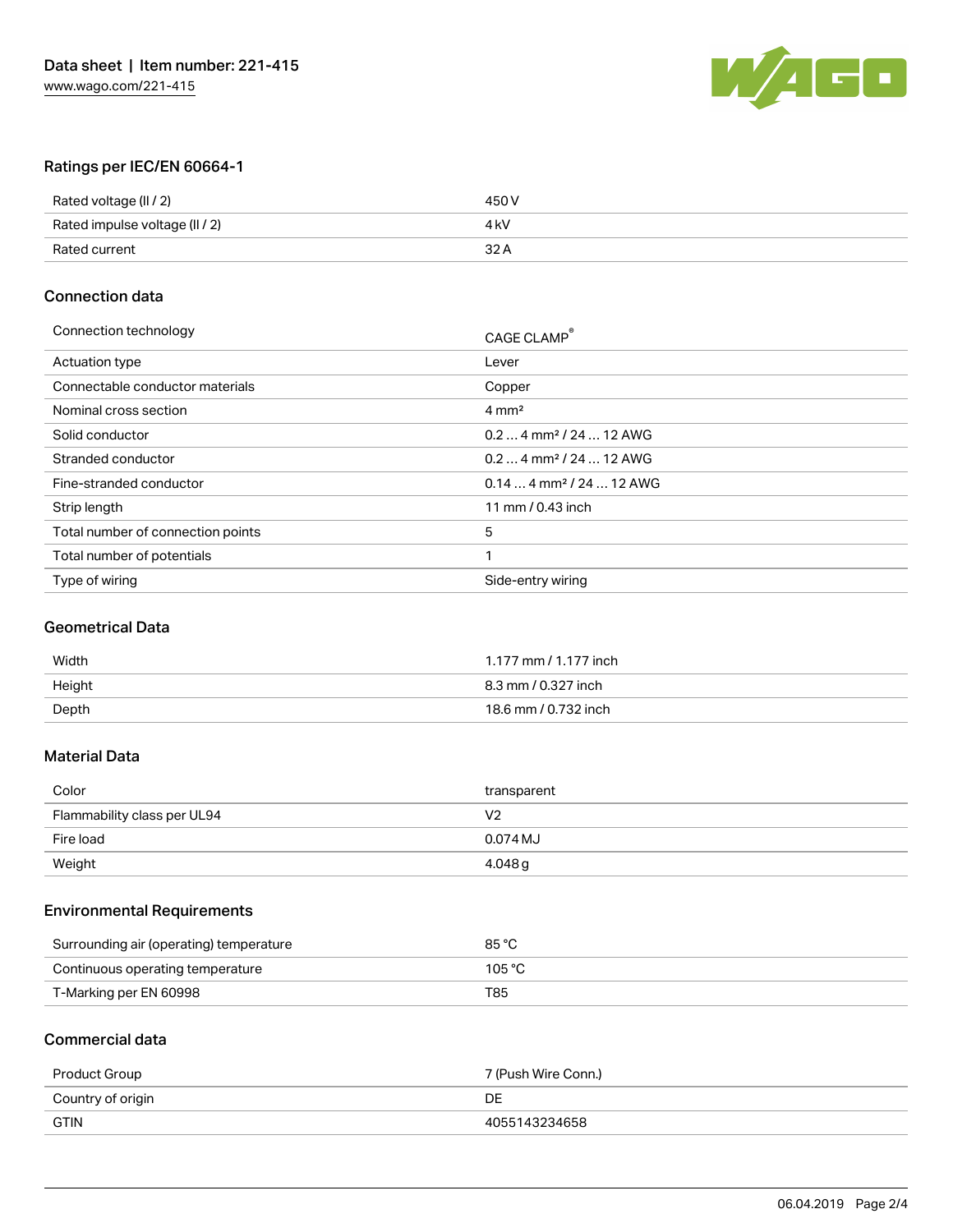

### Approvals / Certificates

## Country specific Approvals

| Logo                | Approval                                      | <b>Additional Approval Text</b> | Certificate<br>name |
|---------------------|-----------------------------------------------|---------------------------------|---------------------|
|                     | <b>CCA</b><br>DEKRA Certification B.V.        | EN 60998                        | NTR NL-<br>7642     |
| EMA<br><b>INEUR</b> | <b>CCA</b><br><b>DEKRA Certification B.V.</b> | EN 60998                        | $71 -$<br>101731    |

### Ship Approvals

| Logo                                   | Approval                                                | <b>Additional Approval Text</b> | Certificate<br>name               |
|----------------------------------------|---------------------------------------------------------|---------------------------------|-----------------------------------|
| ABS.                                   | <b>ABS</b><br>American Bureau of Shipping               | -                               | $18-$<br>HG1755093-<br><b>PDA</b> |
| <b>DNV-GL</b><br><b>MARITIME</b>       | <b>DNV GL</b><br>Det Norske Veritas, Germanischer Lloyd | EN 60998                        | TAE000015T                        |
| <b>TYPE APPROVAL</b><br><b>STARTED</b> | LR<br>Lloyds Register                                   | EN 60998                        | 04/20013<br>(E6)                  |

### UL-Approvals

|                                                      |                                      |                                 | Certificate |
|------------------------------------------------------|--------------------------------------|---------------------------------|-------------|
| Logo                                                 | Approval                             | <b>Additional Approval Text</b> | name        |
| ⋓<br><b>LISTED</b><br>GROUNDING EQUIP<br><b>GEKA</b> | UL<br>Underwriters Laboratories Inc. | <b>UL 467</b>                   | E201573     |
| «®»<br><b>LISTED</b><br>WIRE CONNECTOR<br>667F       | UL<br>Underwriters Laboratories Inc. | <b>UL 486C</b>                  | E69654      |

### Compatible products

### Mounting adapter

Item no.: 221-500